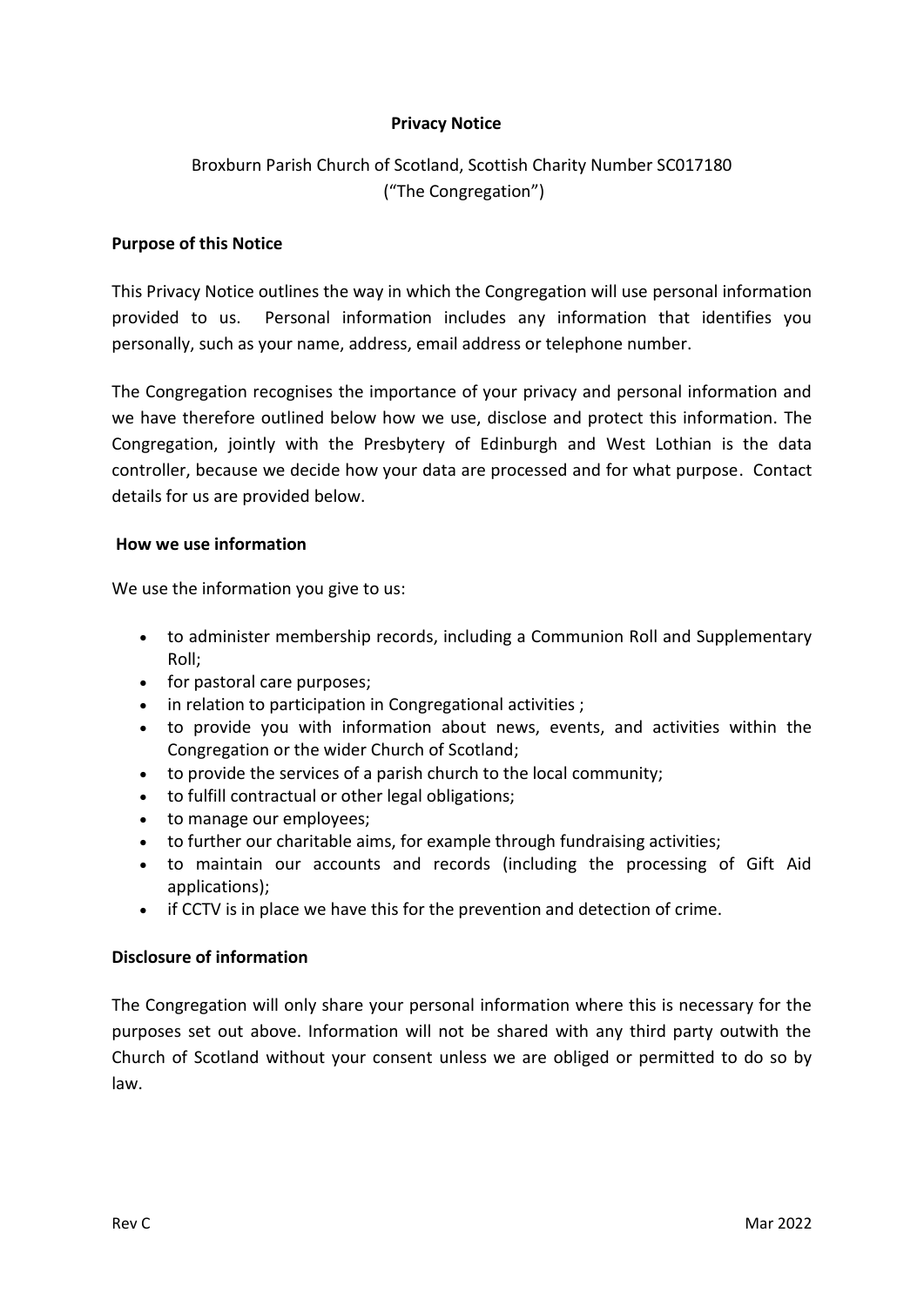### **Basis for processing personal information**

The Congregation processes your information in the course of its legitimate activities, with appropriate safeguards in place, as a not-for-profit body with a religious aim and on the basis that our processing relates solely to members, former members or people who have regular contact with us, and that this information is not disclosed to any third party without your consent.

We also process information where this is necessary for compliance with our legal obligations; where processing is necessary for the purposes of our legitimate interests and such interests are not overridden by your interests or fundamental rights and freedoms; and where you have given consent to the processing of your information for a particular purpose.

### **Storage and security of personal information**

The Congregation will strive to ensure that personal information is accurate and held in a secure and confidential environment. We will keep your personal information for as long as you are a member or adherent or have regular contact with us or so long as we are obliged to keep it by law or may need it in order to respond to any questions or complaints or to show that we treated you fairly. We may also keep it for statistical purposes but if so we will only use it for that purpose. When the information is no longer needed it will be securely destroyed or permanently rendered anonymous. Further information about our data retention policy is available at [www.broxburnparishchurch.org.uk](http://www.broxburnparishchurch.org.uk/) under Policies, or on request from the Minister*.*

# **Getting a copy of your personal information**

You can request details of the personal information which the Congregation holds about you by contacting us using the contact details given below.

#### **Inaccuracies and Objections**

If you believe that any information the Congregation holds about you is incorrect or incomplete or if you do not wish your personal information to be held or used by us please let us know. Any information found to be incorrect will be corrected as quickly as possible.

You have the right to object to our use of your personal information, or to ask us to remove or stop using your personal information if there is no need for us to keep it. There may be legal or other reasons why we need to keep or use your data, but please tell us if you think that we should not be using it.